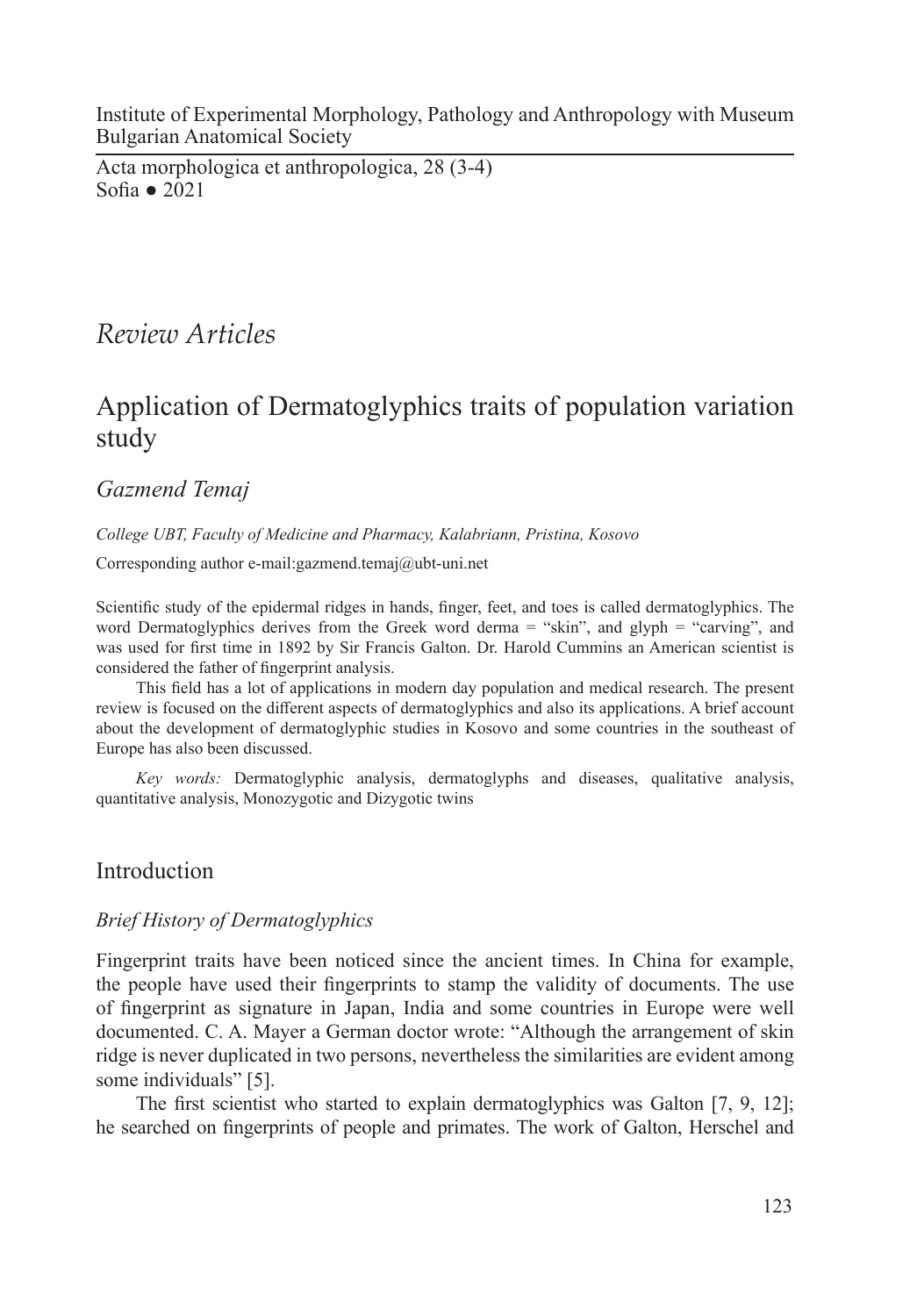Faulds [7, 9, 12] has been essential to establishing the individuality and uniqueness of the images, and by this it is possible to identify humans using finger-palm prints as well [8].

A few years later, it has been possible to make a dermatoglyphic description of a foot. After that, a series of scientists continued to study the foot dermatoglyphics [11].The first monographs are published by Cummins and Middlo [5, 6]: the first monograph was about the skin relief in primates [5] and the second about general dermatoglyphics [6].

We know that Bansal (1965) [1], is the first author who wrote a report about bilateral symmetry, he has done measurements of the distance between the triradii of the third and the fourth finger.

#### *Geographical distribution of palmar dermatoglyphic traits in inhabitants of Kosovo*

Dermatoglyphic prints were collected from 800 inhabitants of south west Kosovo (Dukagjin valley). The sample consisted of Albanians (N=400) and Turks (N=400). The qualitative traits of dermatoglyphs which are analyzed during this study are: arch, ulnar and radial loop, whorl, accidental whorl and on palms (I, II, III, IV interdigital areas,thenar, hypothenar, main line index, and the axial »t« triradius position). During this study a significant difference in most of qualitative traits between Albanian and Turkish inhabitants was observed. This finding is a good indication of reproductive isolation between Albanian and Turkish inhabitants, despite the fact that both populations lived very close to each other for several centuries [36].

Dermatoglyphic study in the Albanian population from three Kosovo district regions was conducted to analyze qualitative traits. During this study microevolutionary changes were tried to be obtained.

The number of participants in this research was 641 people of Albanian nationality of both sexes. The analysis included arch, ulnar and radial loop, whorl, and accidental whorl on fingers; and on the palm it included the main line, Thenar, I, II III, IV and hypothenar area.

The significant differences are found on several types between distinct groups in most of the cases. The results from the study by Temaj *et al.* show that inhabitants of the Albanian nationality from South Morava and Kosovo plain are genetically closer; the inhabitants from Dukagjini valley of Albanian nationality are less close to any of them. Temaj *et al.* show that analysis of qualitative dermatoglyphic traits is possible to utilize effectively to track the microevolutionary changes [37].

In order to compare two geographically and culturally isolated ethnic groups of Slavic Muslims from Zhupa and Gora regions in Kosovo, Petranović et al. analyzed their quantitative dermatoglyphic traits, compared them with each other and with the Albanian majority population. The ANOVA analysis showed more differences between the Albanians and both minority populations, i.e. between Zhupa and Gora populations. Petranović et al., 2020, also detected selective inertia in Slavic Muslim women. The canonical discriminant analysis grouped the Gora and the Zhupa women together, and at the same time closer to the Gora men than to the Kosovo Plain women. The Gora and Zhupa men were much closer to each other than to the men from the Kosovo Plain. To conclude, the Gora and Zhupa populations differ less from each other, than from the Kosovo Albanians [27].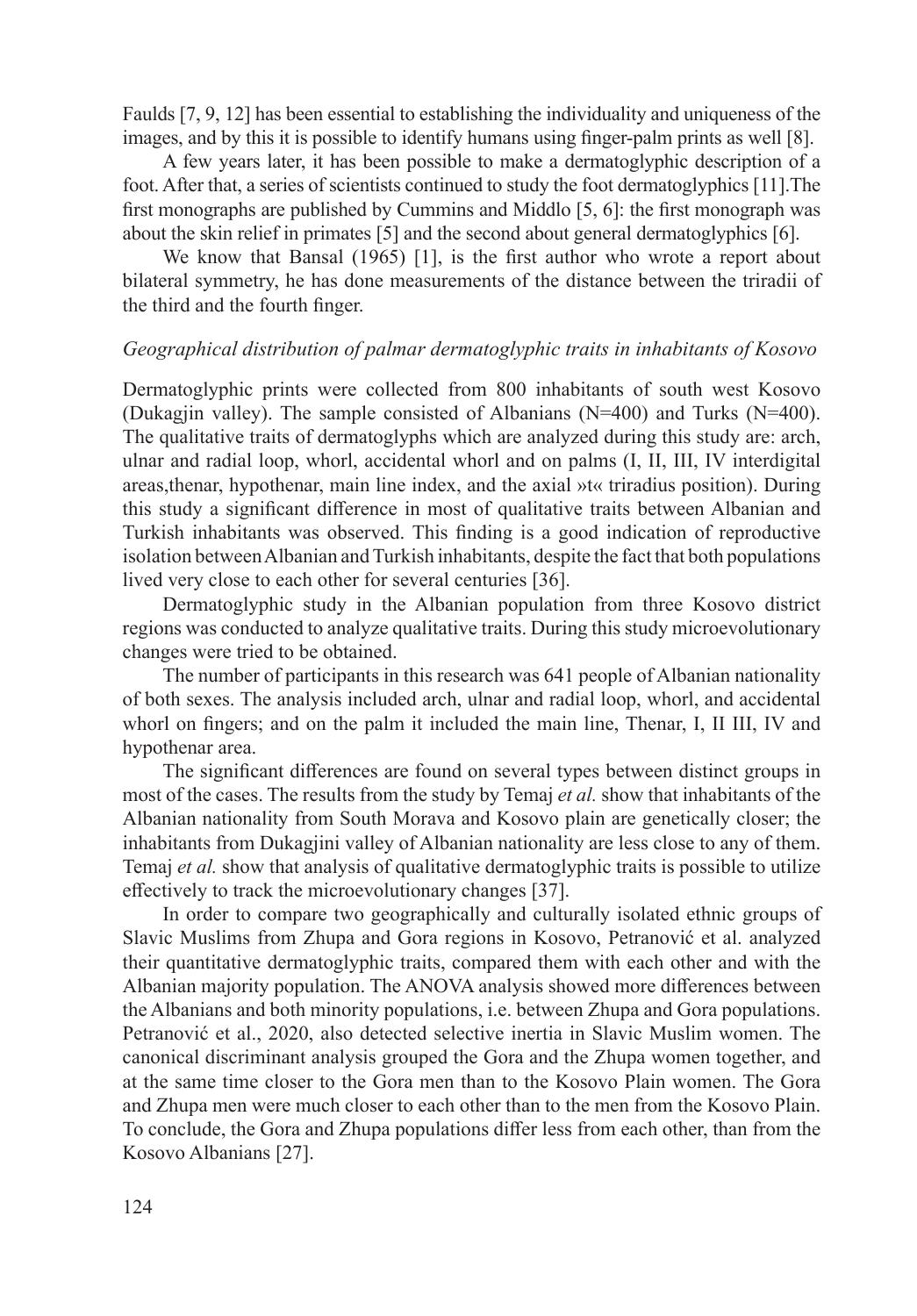### *Geographical distribution of palmar dermatoglyphic traits in inhabitants of other countries in Europe*

The qualitative dermatoglyphic traits are analyzed in 22 populations of Romania. These analyses are made by geographical and historical relationship [34].

A study by Karev shows that radial arch in males has a frequency 2.82% and in females 2.82%, among 2,130 Bulgarians [14].

The study by Karev in 264 right-, 246 mixed- and 360 left-handers in Bulgaria, shows that hypothenar radial arch, has a higher frequency on the right palm rather than on the left one [15].

Results from the study by Paraskova and Mitova show that in the studied population of Central Western Bulgaria: 1) an increased incidence of t; 2) decreased occurrence of images of Hy and a frequency of AIT and 3) the mean values for some of the dermatoglyphic traits analyzed are in the upper limits of the Eurasian scale, characteristic of the European population with Eastern characteristics [25].

The study by Kavgazova and Stoev in the region Gotse Delchev (villages of Kornitsa, Breznitsa and Lazhnitsa) have been studied aiming at the distinction of a dermatoglyphic complex specific of this population. The results from this study show that, the whole investigated sample belongs to the Europoid sphere and it is with wellpronounced South-Europoid features [16]. In the study by Kavgazova et al., during the study of population from Central Rhodopes (South Bulgaria) show similarity between the examination population and a number of populations from Volga region, Northern Caucasus, Middle Asia and Siberia. These similarities can explain by preservation of the genetic inheritance of the proto-Bulgarians, one of the three main components of the modern Bulgarians [17].

In the study of different groups from the region of Stradwa (Bulgaria), the bimanual asymmetry in some dermatoglyphic traits as whorls, DL10, accessorial interdigital triradili, index of Cummins and carpal axial triradii-t, from both sexes of the studied population was established [22].

Dermatoglyphic analysis in 279 Maltesians was carried out also for qualitative and quantitave quantitative traits. The data from Malta people are compared with 17 other groups of the Mediterranean region; the results show that people from Malta are from the same cluster as the people from Greece, Sardinia and Spain [2].

In Croatia, many studies for qualitative and quantitative dermatoglyphic traits among Croatian inhabitants have been carried out. The study from the Island of Olib for finger and palm traits are compared with dermatoglyphic traits from the Silba island. The finding supports the hypothesis about selective inertia of digital and palm dermatoglyphic traits [32].

Milićić, 2002, conducted a study for latent structure of quantitative dermatoglyphic traits in the population of Middle Dalmatia region especially of the inhabitants of the Brać, Hvar and Korcula islands, the peninsula of Peljesac and Makarska coastal region. She analyzed 18 variables of fingers and palms. The analysis from this study gives information about similarities and differences between the inhabitants who live in these islands and inter – individual variabilities in females compared to males [21].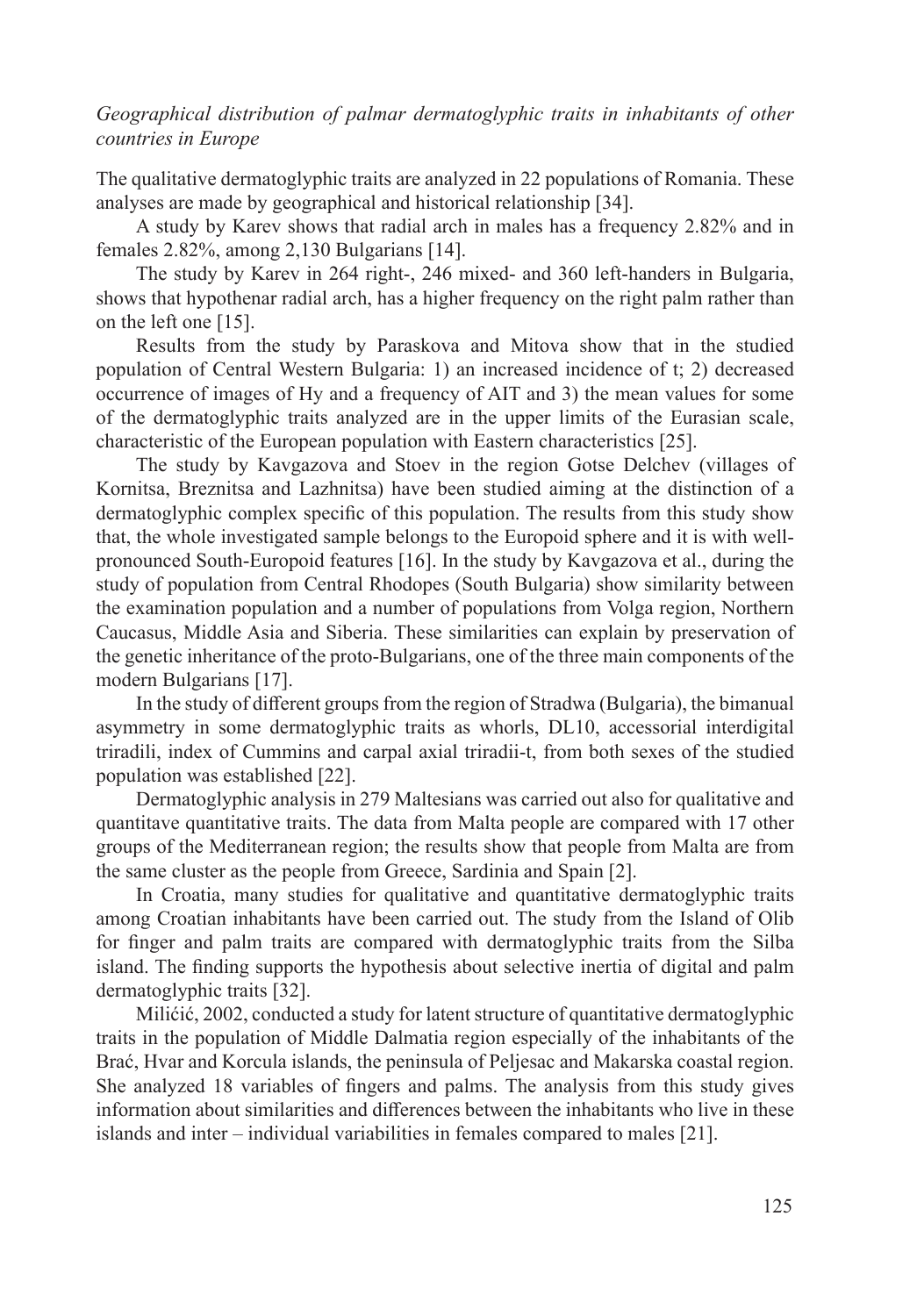Nagy and Pap have carried out examinations of dermatoglyphic traits in 11 Hungarian and 5 Gypsy population members for finger and also palm samples. In most of dermatoglyphic traits they found statistical significance, and they came to conclusion that both populations have a different origin and an admixture exists between Hungarians and Gypsies [23].

#### *Association of Dermatoglyphics with Disease*

Clinical study conducted in 1936 [6]; Cummins, 1936 [6], at the time pointed dermatoglyphic traits in patients with Down syndrome. Since then a number of studies have been conducted among individuals with different syndromes and chromosomal aberration. Results from different publications revealed smaller or greater deviations from normal finger prints and palm findings. The same was reported by many researchers in numerous genetically determined states.

Huge progress to understanding association of dermatoglyphs with medical disorders was made in the last years.

Many researchers have identified an association of chromosomal aberration with Down syndrome, such as decrease of frequency of whorl on fingertips. Many publications by different authors [13, 30, 31] have shown different frequencies of dermatoglyphic traits in a finger and a palm.

In Edwards's syndrome six or more arches in all fingertips are found. Radial loop on the thumb was found also in many patients compared with normal population [18, 39].

In trisomy 13 or Patau syndrome a radial loop with higher frequency was found, and atd angle for females is 186▫ and for males 196▫ [26].

Statistical significance for frequencies of dermatoglyphic traits and gonadal dysgenesis are found also, the report by Skrinjaric et al. [35].

Rudan et al. 1980, suggest that indication dermatoglyphic traits could be applied in the early detection of breast cancer, for the selection of the "high risk group" of diseases [33].

Some authors from India suggest that dermatoglyphic patterns can help effectively to study the genetic basis of breast cancer. Dermatoglyphic traits might prove to be an anatomical, non-invasive, inexpensive and effective tool for screening and studying the patterns in the high-risk population [4].

In the study by Raizada et al., 2013 [28] a significant increase in the arch pattern and a decrease in the radial loops in the right thumb, the left thumb, the left index finger and the left middle finger  $(p<0.001)$  is shown. A comparison for all fingers of both hands (left and right) in patients with breast cancer shows higher frequencies compared with control group. The lower values of the TFRC (total finger right count (below 50) is shown to be associated with carcinoma breast. Also it shows lower values of the AFRC (absolute finger right count) (below 100) to be associated with the cancer patients.

Dermatoglyphic traits are a facilitated marker for detection of predisposition of pituitary tumor development, and can help in early treatment of the patients[10].

The results of the study of Novak-Laus et al.*,* 2005 [24] reveal that patients with glaucoma have genetic predisposition to develop primary open-angle glaucoma, thus emphasizing the relevance of hereditary factors in the etiopathogenesis of this disease.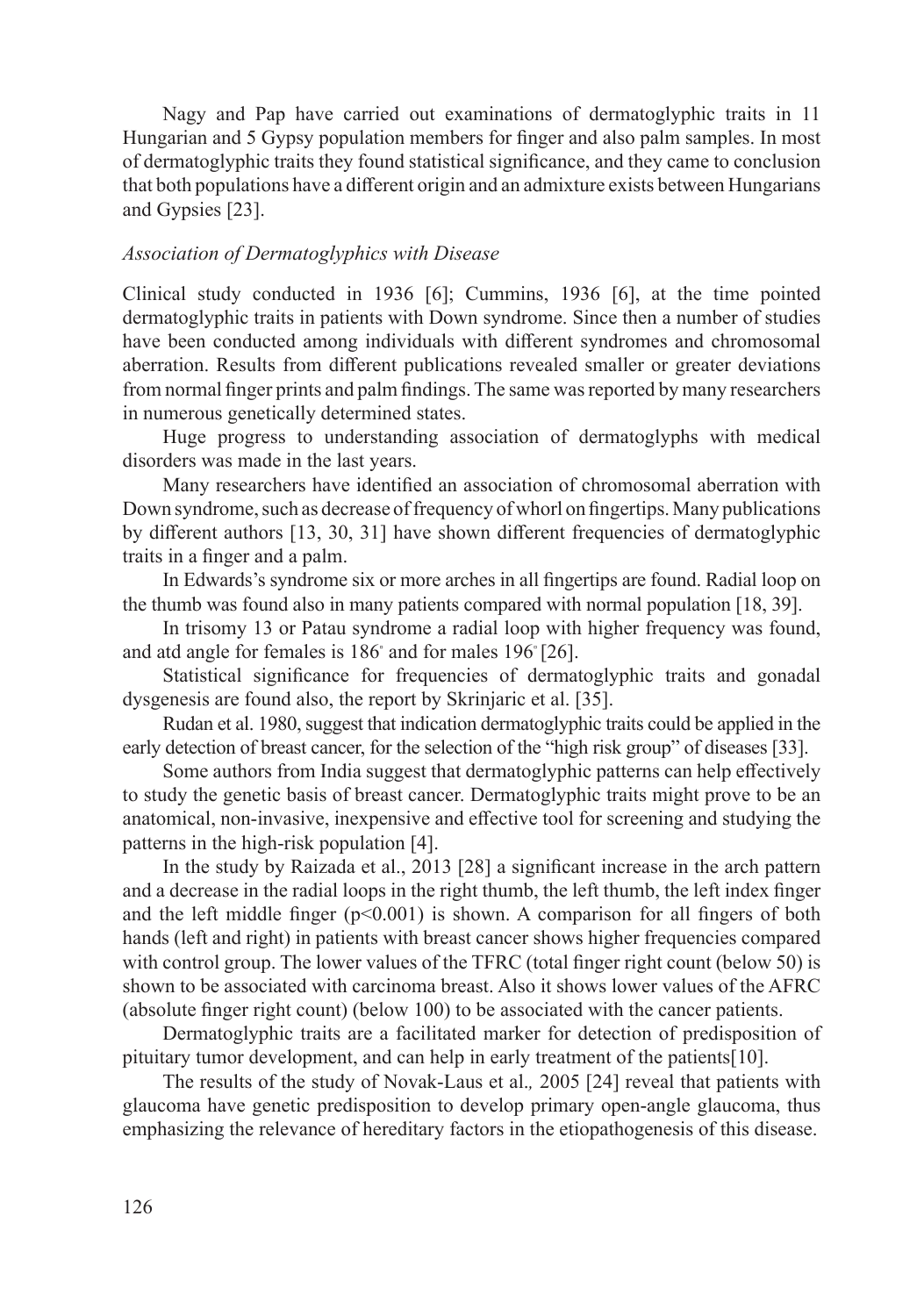Statistical significance is found also between patients with psoriasis and control group for loop, arch and composite patterns, but statistical significance for whorl pattern is not observed. Similarly, statistical significance is found between patients with diseases alopecia areata and control group for loop and arch patterns, but no significant difference regarding the whorl pattern. There was no significant difference regarding any of the dermatoglyphic traits between vitiligo and pemphigus vulgaris patients and controls [29].

#### *Dermatoglyphic trait analysis in twin diagnosis*

Twins study appeared to be a good method for genetic predisposition and environment influence. This is shown by Galton 1875 [9]; he has made several experiments to explain environmental influence and genetic inheritance. Galton 1875 [9], has prepared different question test to achieve his aim and to explain manner of genetic inheritance. Today different studies from different disciplines such as psychology, morphology and genetics are used to explain influence of environment factors and genetic inheritance in twins.

Dermatoglyphic traits such as qualitative and quantitative traits are an important element of the twin method study. Dermatoglyphic traits in twin method study lead to the advance of discipline such as medicine (used to establish relationship between change in skin and to explain inheritance of chromosomal disorders as well as to determine the zygotic twins); anthropology (used to explain the origin of different population); criminology (used to solve different questions, rejection or identification of an individual).

Polish twins show a higher value of genetic parameters in hypothenar region [19].

Genetic factors appear to play a pivotal role in the determination of dermatoglyphic traits in monozygotic and dizygotic twins; it appears that genetic effect determines the distribution of traits with intermediate value in hypothenar and thenar region [3].

Twins examination in Albanian population of Kosovo for qualitative traits in hypothenar appears to have a sharply higher heritability in thenar and weak genetic component in hypothenar [38].

In Bulgarian twins for qualitative traits it appears that radial loop is higher in hypothenar in monozygotic twins and dizygotic twins; while ulnar arch is higher in the left hand of dizygotic twins and the right hand of monozygotic twins [20].

## Conclusion

The present review briefly explains application of dermatoglyphic traits in genetic population study, identification, inheritance, and twins study, association of different diseases and chromosomal aberration with dermatoglyphics. Dermatoglyphic traits study gives higher contribution to explaining the human variation in genetic population, genetic inheritance and diagnosis for different diseases.

"Dermatoglyphics" in the future might play a significant role not only for the purpose of screening but also for studying and behavior of breast and other cancer diseases.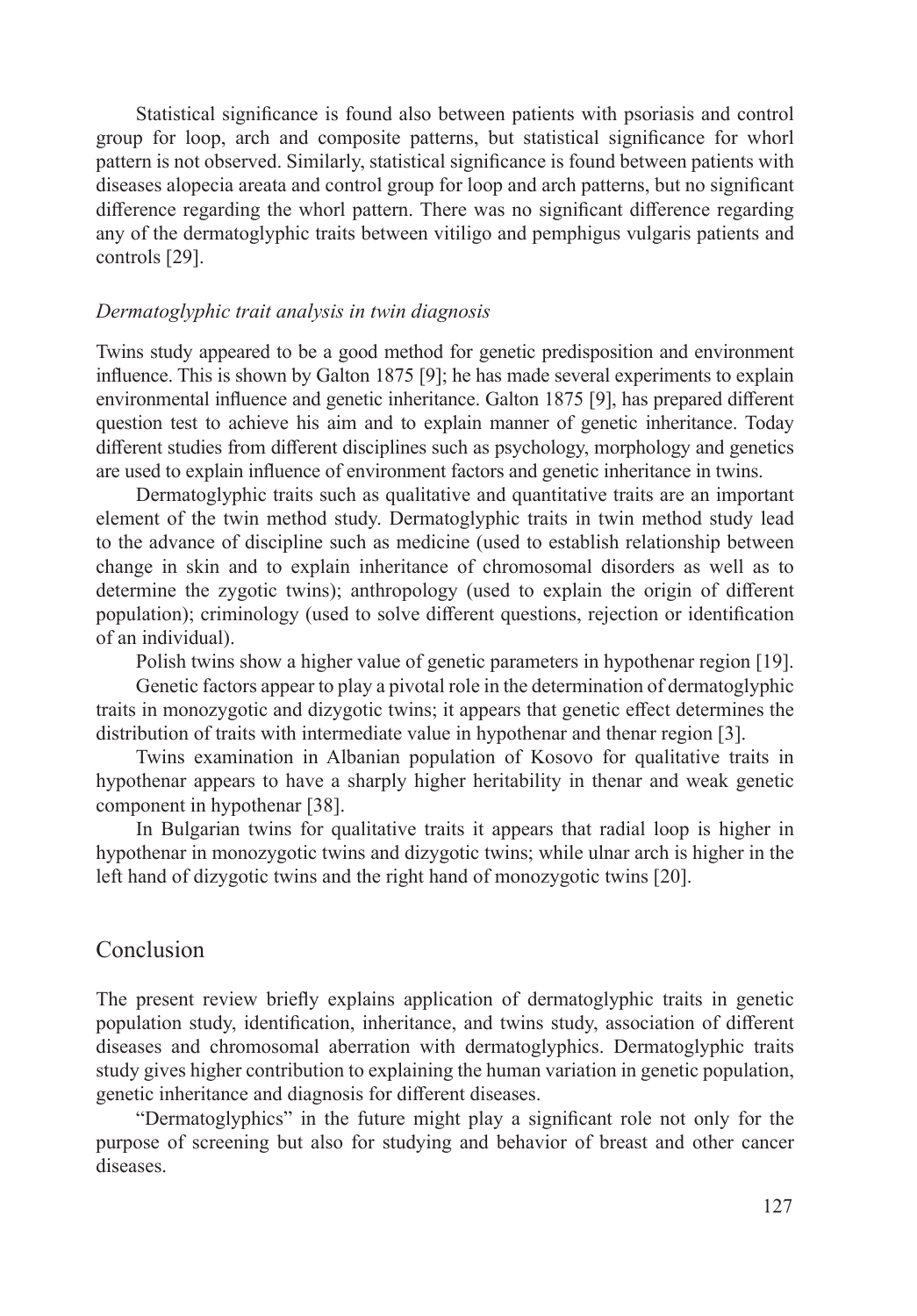In conclusion, it is noteworthy that comprehensive dermatoglyphic traits research in genetic population and twins is needed to further elucidate the intimate relationships between heritability and environment in human pathology.

R e f e r e n c e s

- 1. **Bansal, I. J. S.** Palmar dermatoglyphics in maharashtrians in India. *Acta geneticae medicae et gemellologiae*, **14**(4), 1965, 431-437.
- 2. **Bozicevic, D., J. Milicic, J. Ndhlowu, D. Pavicevic, P. Rudan, A. Vassalo.** Dermatoglyphic Traits in the Malta Population. – *Coll. Antropol*., **17(1)**, 1993, 137-146.
- 3. **Callegari-Jacques, S. M., F. M. Salzano, H. F. Pena.** Palmar dermatoglyphic patterns in twins. *Hum. Hered*., **27**, 1977, 437-443.
- 4. **Chintamani Khandelwal, R., A. Mittal, S. Saijanani, A. Tuteja, A. Bansal, D. Bhatnagar, S. Saxena.** Qualitative and quantitative dermatoglyphic traits in patients with breast cancer: a prospective clinical study. – *BMC Cancer*, **13**, 2007,7, 44.
- 5. **Cummins, H.** The topographic history of volar pads (walking pads, Tastballen) in the human embryo. – *Contrib. Embryol. Carnegie. Inst. Wash.*, **20**, 1929, 103-126.
- 6. **Cummins, H., C. Midlo.** *Fingerprints, Palms, and Soles. An Introduction to Dermatoglyphics*. New York, USA, Dover Publications, 1961.
- 7. **Faulds, H.** *Guide to Finger-print Identification*. Hanley, Wood, Mitchell & Co Ltd, 1905.
- 8. **Fournier, N., H. Ross.** Sex, ancestral, and pattern type variation of fingerprint minutiae: A forensic perspective on anthropological dermatoglyphics. – J. Am. Phys. Anthrop., **158**(3), 2015, 78-84.
- 9. **Galton, F.** The history of twins, as a criterion of the relative powers of nature and nurture. *Fraser's Magazine*, **12**, 1875, 566-576.
- 10. **Gradiser, M., M. Matovinovic Osvatic, D. Dilber, I. Bilic-Curcic.** Assessment of Environmental and Hereditary Influence on Development of Pituitary Tumors Using Dermatoglyphic Traits and Their Potential as Screening Markers. – *Int. J. Environ. Res. Public Health*, **13**(3), 2016, 330.
- 11. **Hepburn, D.** *The Papillary Ridges of the Hands and Feet of Monkeys and Men*. Royal Dublin Society, **538**, 1895.
- 12. **Herschel, W. J.** *The Origin of Finger-Printing*. Oxford University Press, London, 1916
- 13. **Holt, S. B., J. Lindsten.** Dermatoglyphic anomalies in Turner's syndrome. *Ann. Hum. Genet*. Lond., **28**, 1964, 87-100.
- 14. **Karev, G. B.** Hypothenar radial arch in man: observations on its distribution, morphology, symmetry, and inheritance. – *Am. J. Phys. Anthropol*., **84**(4), 1991, 479-487.
- 15. **Karev, G. B.** Three palmar dermatoglyphic traits and their asymmetry in Bulgarian right-, mixedand left-handers. – *Anthropol. Anz*., **68**(3), 2011, 291-307.
- 16. **Kavgazova, L., R. Stoev.** Dermatogliphic characteristics of a population from Gotse Delchev region (South-Western Bulgaria). – *Acta morphol. anthropol.,* **5**, 2000, 115-120.
- 17. **Kavgazova, L., R. Stoev, Z. Mitova.** Dermatoglyphic characteristics of a population from the Central Rhodopes (South Bulgaria). – *Anthr. Anzeiger,* **57**(4), 2000, 349-360.
- 18. **Loeffler, L.** Papillary ridges and cutaneous furrows (Papillarleisten-und Hautfurchensystem). In Becker, P. E. (Ed.): Humangenetik*.* Stuttgart, Georg ThiemeVerlag, **Vol. I/2**, 1969**,** pp. 205-408.
- 19. **Loesch, D.** Genetical studies of the palmar and sole patterns and some derrnatoglyphic measurements in twins. – *Ann. Hum. Genet.*, **43**(1), 1979, 37-53.
- 20. **Maslarski, I. I., L. F. Belenska.** Qualitative analysis of prints of palms and fingers of twins*. J. Global Biosci*., **4,** 2015, 2833-2841.
- 21. **Milićić, J.** Latent structure of quantitative dermatoglyphic traits of middle Dalmatia (Croatia). *Coll. Antropol*., **26**, 2002, 39-45.
- 22. **Minkov, Tsv., V. Dimitrova, S. Maximova.** Anthropological characterization of Bulgarian population from the region of Strandja according to dermatogliphic data. – *Glasnik ADJ,* **36**, 2001, 123-130.